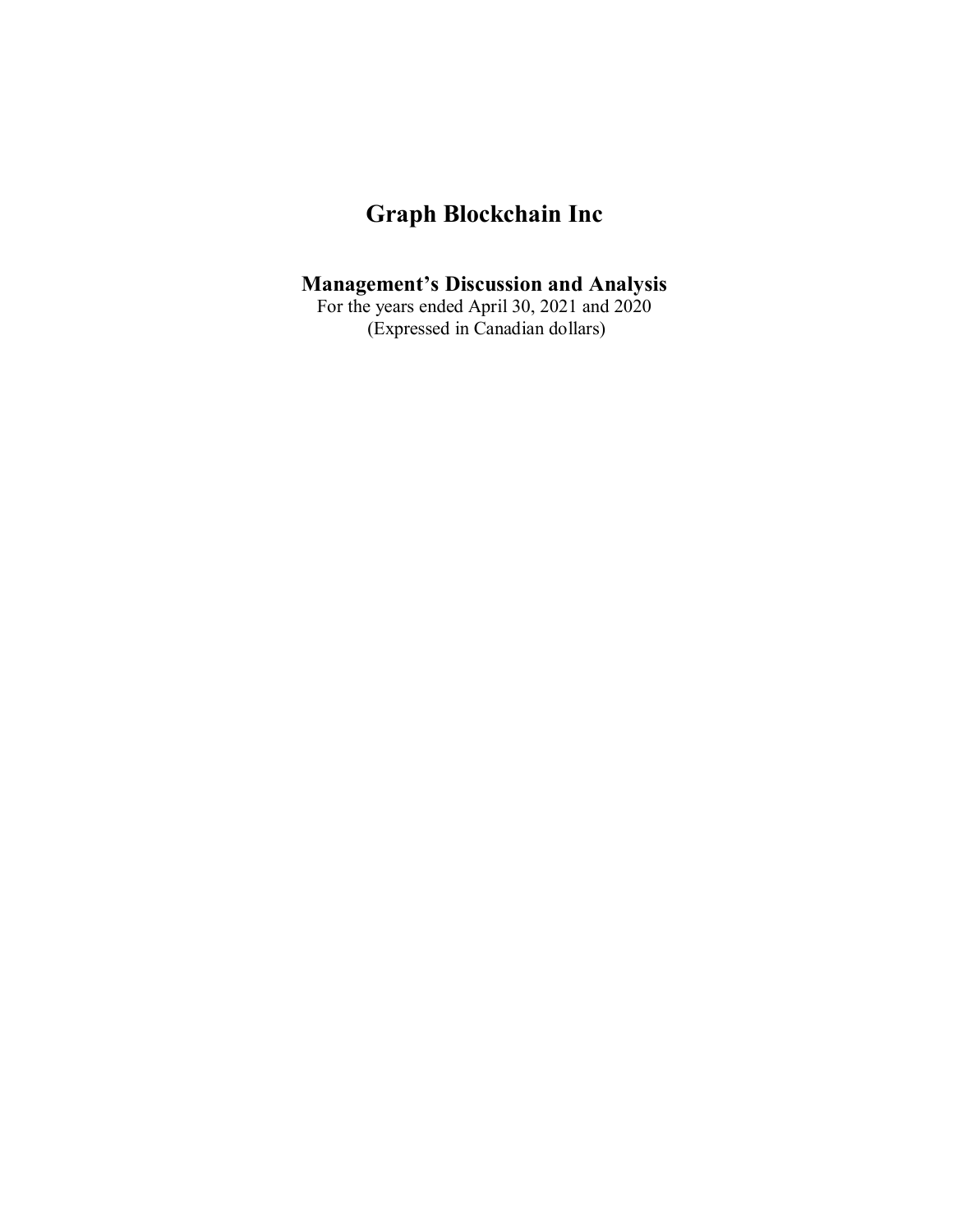The following management, discussion and analysis, prepared as of August 30, 2021, provides information that management believes is relevant to an assessment and understanding of the results of operations and financial condition of Graph Blockchain Inc. ("Graph" or the "Company"). The Management's Discussion and Analysis ("MD&A") should be read in conjunction with the audited consolidated financial statements of the Company for the years ended April 30, 2021 and 2020. Unless otherwise noted, all financial information in the MD&A has been prepared in accordance with International Financial Reporting Standards ("IFRS"). All amounts are expressed in Canadian dollars unless otherwise indicated.

### **Forward Looking Statements**

This MD&A contains or incorporates forward-looking statements within the meaning of Canadian Securities legislation (collectively, "forward-looking statements"). These forward-looking statements relate to, among other things, revenue, earnings, changes in cost and expenses, capital expenditures and other objectives, strategic plans and business development goals, and may also include other statements that are predictive in nature or that depend upon or refer to future events or conditions, and can generally be identified by words such as "may", "will", "expects", "anticipates", "intends", "plans", "believes", "estimates" or similar expressions. In addition, any statements that refer to expectations, projections, or other characterizations of future events or circumstances are forwardlooking statements. These statements are not historical facts but instead represent only the Company's expectations, estimates, and projections regarding future events.

Although the Company believes the expectations reflected in such forward-looking statements are reasonable, such statements are not guarantees of future performance and involve certain risks and uncertainties that are difficult to predict. Undue reliance should not be placed on such statements. Certain material assumptions are applied in making forwardlooking statements and actual results may differ materially from those expressed or implied in such statements.

The forward-looking statements contained in this MD&A are made as at the date of this MD&A and, accordingly, are subject to change after such date. Except as required by law, the Company, does not undertake any obligation to update or revise any forward-looking statements made or incorporated in this MD&A, whether as a result of new information, future events or otherwise.

#### **Selected Financial Information**

|                                      | Years ended April 30, |            |             |  |
|--------------------------------------|-----------------------|------------|-------------|--|
|                                      | 2021                  | 2020       | 2019        |  |
|                                      |                       |            |             |  |
| <b>Current assets</b>                | 9,342,242             | 128,365    | 661,567     |  |
| <b>Total assets</b>                  | 11,751,841            | 137,834    | 692,992     |  |
| <b>Total current liabilities</b>     | 742,404               | 657,751    | 614,277     |  |
| <b>Total non-current liabilities</b> | 40,000                |            |             |  |
| <b>Total liabilities</b>             | 782,404               | 657,751    | 614,277     |  |
| Revenue                              | 433,215               |            | 2,191,864   |  |
| <b>Net loss</b>                      | (15,329,673)          | (758, 531) | (7,617,748) |  |
| Net loss per share                   | (0.081)               | (0.005)    | (0.059)     |  |

During the year ended April 30, 2021, the significant increase in current assets to \$9,348,242 was mainly related to the Company completing several private placements by issuing 116,807,143 units for proceeds of \$11,487,005, net of share issue costs paid in cash of \$1,178,995. The significant increase to net loss of \$15,138,269 is discussed below in the "Summary of Financial Results" section.

During the year ended April 30, 2019, revenue of \$2,191,864 was mainly generated by the Graph Korea segment for delivering blockchain solution built for customers based in the Republic of Korea. The Company has decided to discontinue the Graph Korea operations at the end of April 2020.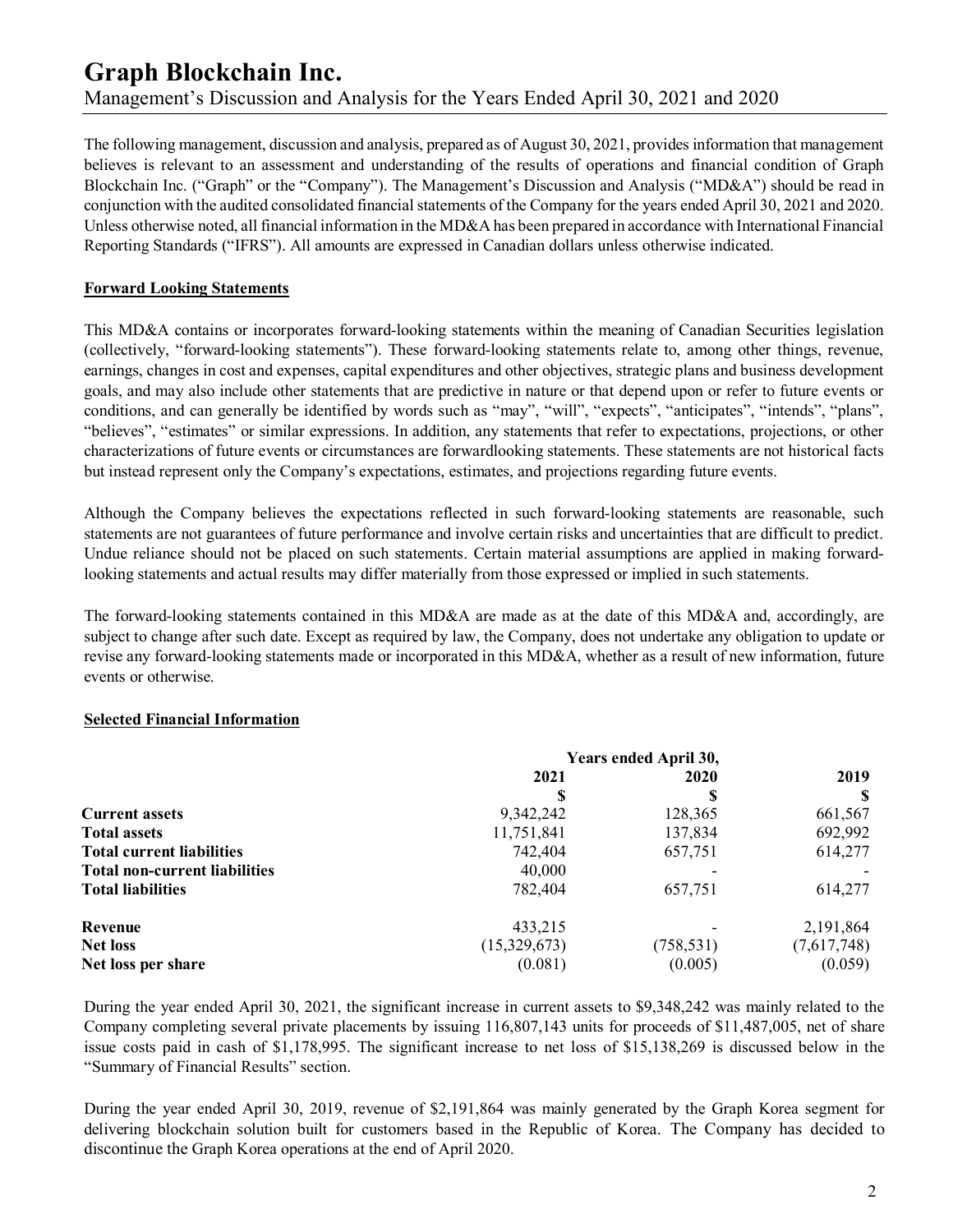# **Graph Blockchain Inc.**

Management's Discussion and Analysis for the Years Ended April 30, 2021 and 2020

### **Non-GAAP Measures**

Management believes that EBITDA and Adjusted EBITDA are effective measures for analyzing the performance of the Company. The term "EBITDA" refers to earnings before deducting interest, taxes, depreciation and amortization. The Company calculates Adjusted EBITDA as net loss before deducting interest and accretion, taxes, depreciation and amortization, listing expense, other reverse take-over fees, acquisition related costs, share-based compensation and consideration paid in excess of net assets acquired. "EBITDA" and "Adjusted EBITDA" are both non-GAAP measures under IFRS and does not have a standardized meaning under IFRS, and therefore the measure as calculated by the Company may not be comparable to similarly-titled measures reported by other companies. The Company believes that Adjusted EBITDA is useful additional information to management, the Board and investors as it provides an indication of the operational results generated by its business activities prior to taking into consideration how those activities are financed and taxed and also prior to taking into consideration asset depreciation and amortization and it excludes items that could affect the comparability of our operational results and could potentially alter the trends analysis in business performance. Excluding these items does not necessarily imply they are non-recurring, infrequent or unusual. Adjusted EBITDA is also used by some investors and analysts for the purpose of valuing a company. Investors are cautioned that Adjusted EBITDA should not be construed as an alternative to operating earnings or net earnings determined in accordance with IFRS as an indicator of the Company's financial performance or as a measure of the Company's liquidity and cash flows. Adjusted EBITDA does not take into account the impact of working capital changes, capital expenditures, debt principal reductions and other sources and uses of cash, which are disclosed in the consolidated statement of cash flows.

The following table reconciles income from operations to EBITDA and Adjusted EBITDA for the years ended April 30, 2021 and 2020:

|                                                                            | <b>Year ended</b> | <b>Year ended</b><br>April 30, 2021 April 30, 2020 |
|----------------------------------------------------------------------------|-------------------|----------------------------------------------------|
|                                                                            |                   |                                                    |
| <b>Net loss</b>                                                            | (15,329,673)      | (758, 531)                                         |
| Depreciation and amortization                                              | 523               | 17,524                                             |
| Interest expense                                                           | 2,369             | 7,455                                              |
| <b>EBITDA</b>                                                              | (15,326,781)      | (733, 552)                                         |
| Share-based consulting fees                                                |                   | 19,586                                             |
| Share-based compensation                                                   | 8,352,083         |                                                    |
| Consideration paid in excess of net assets acquired – Babbage Mining Corp. | 5,863,115         |                                                    |
| <b>Adjusted EBITDA</b>                                                     | (1,111,583)       | (713, 966)                                         |
| Weighted average number of common shares                                   | 189,573,887       | 138,616,198                                        |
| <b>Adjusted EBITDA per share</b>                                           | (0.006)           | (0.005)                                            |

Please refer to the Summary of Operations section in this MD&A for further details and other financial information.

#### **Business Overview**

The Company is a blockchain development company that provides high performance blockchain solutions that include graphic data analysis and consulting services, implementation of data mining analysis through the use of graph databases and speed enhancements of blockchain control systems for businesses and government. This includes the Babbage Mining Corp. which will focus on altcoins, alternative cryptocurrencies to Bitcoin. Graph will be one of the first publicly tradable altcoin Proof of Stake (**"POS"**) miner, which will generate revenue while providing exposure to several top digital assets by market capitalization. By mining altcoins through Proof of Stake, Babbage can provide to its investor's exposure to the emerging market of cryptocurrencies with the significant technological disruption and potential gains that altcoins represent.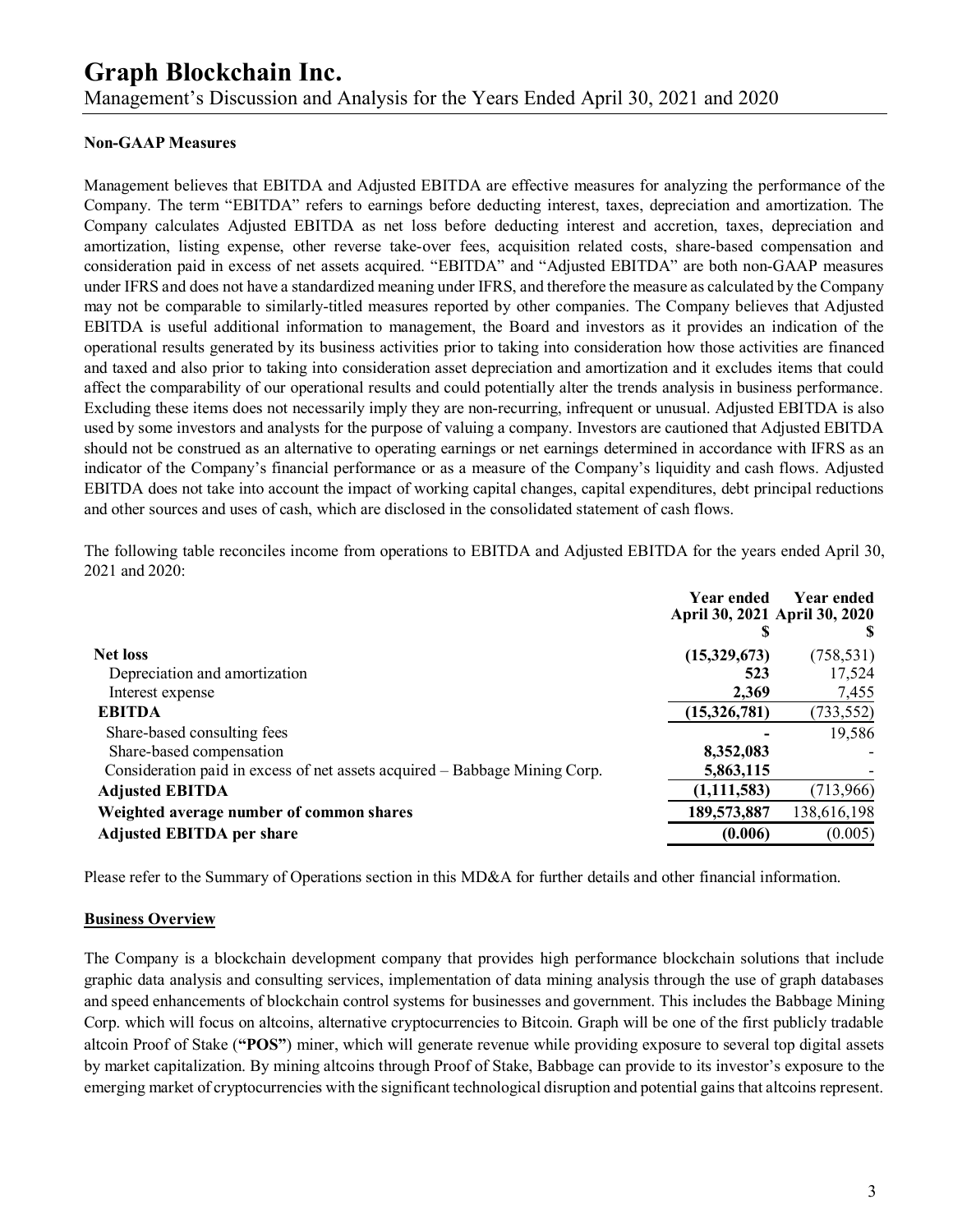The Company is a publicly traded corporation, incorporated in the province of British Columbia, and its head office is located at 4711 Yonge St., Suite 1000, Toronto, Ontario, M2N 6K8 Canada. The Company's common shares are listed on the Canadian Securities Exchange under the trading symbol "GBLC". The Company was incorporated under the laws of the Province of British Columbia on October 6, 1982. On November 6, 2018, the Company completed its acquisition of BluStem Ltd. (formerly Graph Blockchain Limited) ("BluStem") through a reverse takeover, and changed the Company's name to Graph Blockchain Inc.

## **Summary of Financial Results**

#### **Revenue**

For the three months and year ended April 30, 2021, revenue from operations was \$15,808 (2020 - \$Nil) and \$433,215 (2020 - \$Nil), respectively, related to the sale of COVID-19 related equipment and supplies and Graph Korea discontinued its operations at the end of April 2020.

## **Expenses**

For the year ended April 30, 2021, the Company incurred \$9,473,733 (2020 - \$751,032) of operating expenses. Significant significant items are noted:

- Salaries, benefits and management fees of  $$51,224 (2020 $215,984)$  decreased mainly as a result the completion of an 8 month management consulting agreement commencing on November 1, 2018 during the comparative period, refer to "Related Party Transactions" section for more information.
- · Office and general of \$48,147 (2020 \$240,586) decreased mainly due to the discontinued operations of Graph Korea and reduction in sales and marketing expenses as the Company focuses on pursuing other business opportunities.
- Other operating expenses in the amount of \$1,023,951 (2020 \$251,837) mainly consisted of advertising related to various marketing campaigns and consulting/professional fees, refer to "Related Party Transactions" section for more information.
- Share-based compensation of \$8,352,083 (2020 \$Nil) related to the granting of 53,500,000 stock options at an exercise price between \$0.05 to \$0.285 per share for a period up to two years to certain management, directors, consultants and advisors of the Company, exercising of 8,000,000 stock options at a price of \$0.095 per share and exercising of 6,600,000 warrants at a price of \$0.10 per share.

During the year ended April 30, 2021, the Company recorded a gain on settlement of debts of \$193,002 resulting from the issuance of 7,720,080 common shares valued at \$193,002 to settle total debts in the amount of \$386,004.

During the year ended April 30, 2021, the Company recorded an impairment on digital assets of \$191,404 related to the decline in market conditions of Pokadot.

During the year ended April 30, 2021, the Company recognized consideration paid in excess of net assets acquired of \$5,863,115 related to the acquisition of 100% of Babbage Mining Corp. ("Babbage") pursuant to the terms of a share exchange agreement.

For the three months ended April 30, 2021, the Company incurred \$7,348,055 (2020 - \$310,204) of operating expenses. Significant items include share-based compensation of \$6,732,216 (2020 - \$Nil) and the consideration paid in excess of net assets acquired for Babbage of \$5,863,115 (2020 - \$Nil) are as discussed above.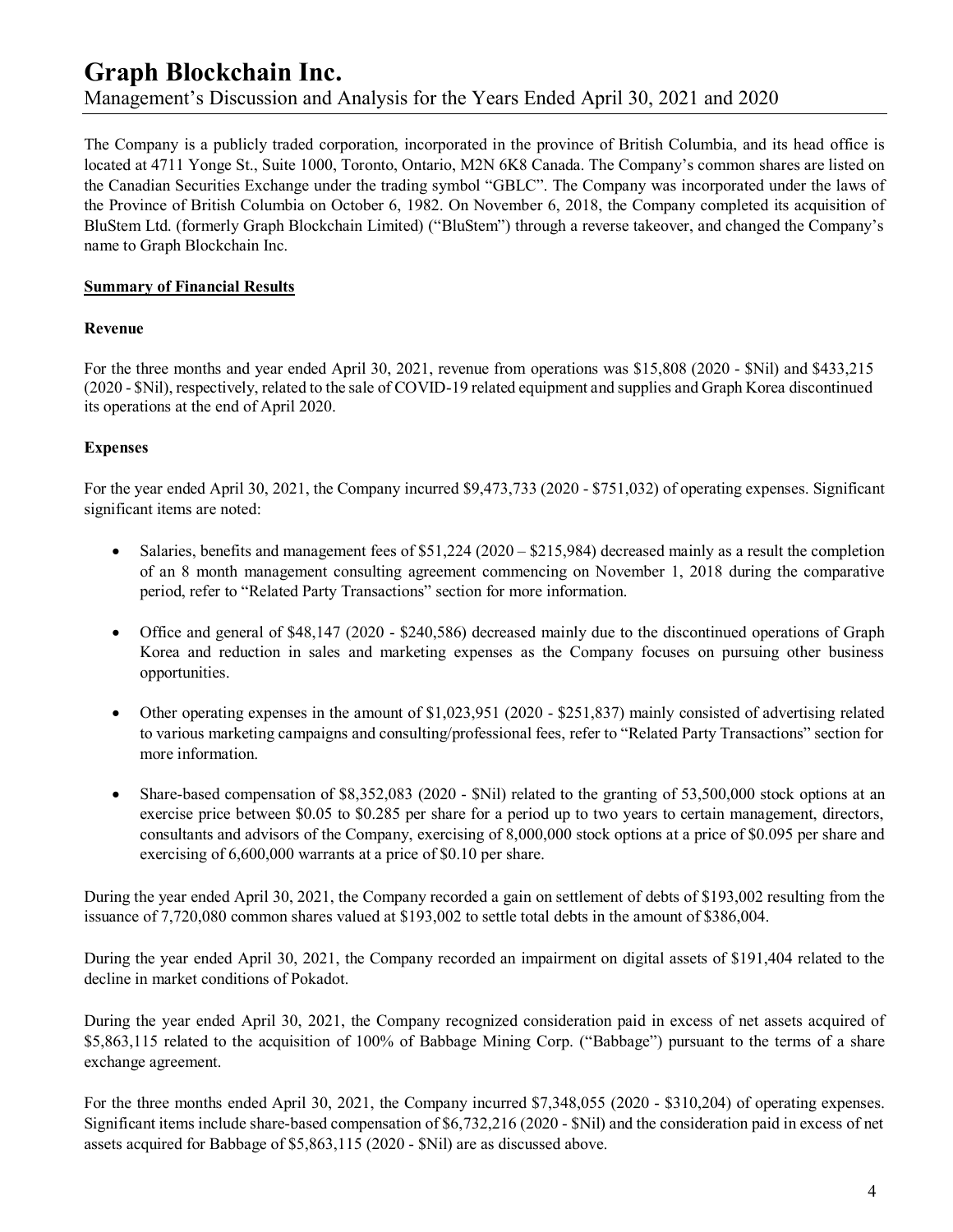## **Graph Blockchain Inc.**

Management's Discussion and Analysis for the Years Ended April 30, 2021 and 2020

#### **Summary of Quarterly Results**

The following is a summary of the Company's quarterly results, beginning with the three months ended July 31, 2019 ("Q1  $-20$ ").

|                            | $O4 - 21$                    | $Q_3 - 21$ | $Q^2 - 21$ | $Q1 - 21$  | $Q_4 - 20$ | $Q3 - 20$ | $Q^2 - 20$ | $Q1 - 20$  |
|----------------------------|------------------------------|------------|------------|------------|------------|-----------|------------|------------|
|                            | S                            | S          | ¢          | S          |            |           | D          |            |
| <b>Total revenue</b>       | 15.808                       | 20,356     | 397,051    |            |            |           |            |            |
| Net income (loss)          | $(13,463,555)$ $(1,793,068)$ |            | 84,483     | (157, 533) | (317,574)  | 204,347   | (11, 429)  | (633, 875) |
| Net income (loss) per      |                              |            |            |            |            |           |            |            |
| share                      | (0.047)                      | (0.011)    | 0.001      | (0.001)    | (0.002)    | 0.001     | (0.0001)   | (0.005)    |
| <b>EBITDA</b>              | $(13,463,414)$ $(1,792,912)$ |            | 84,618     | (155, 051) | (285, 561) | 176,157   | (10, 543)  | (613, 605) |
| <b>Adjusted EBITDA</b>     | (868,083)                    | (173, 045) | 84,618     | (155, 051) | (274, 634) | 178,530   | (4,258)    | (613, 605) |
| <b>Adjusted EBITDA per</b> | (0.003)                      | (0.001)    | 0.001      | (0.001)    | (0.002)    | 0.001     | (0.000)    | (0.004)    |
| share                      |                              |            |            |            |            |           |            |            |

During the quarter ended October 31, 2020, the increase in revenue to \$397,051 was a result of the sale of COVID-19 equipment and supplies.

During the quarter ended January 31, 2021, the increase in net loss to \$1,739,068 was mainly a result of share-based compensation of \$1,619,867 related to the granting of stock options to certain management, directors, consultants and advisors of the Company.

During the quarter ended April 30, 2021, the increase in net loss to \$13,463,555 was mainly a result of share-based compensation of \$6,732,216 relatd to the granting of stock options to certain management, directors, employees and advisors of the Company and exercising of 6,600,000 warrants at a price of \$0.10 per share. In addition, the Company recognized consideration paid in excess of net assets acquired of \$5,863,115 related to the acquisition of 100% of Babbage Mining Corp. pursuant to the terms of a share exchange agreement.

#### **Segment information**

The Company has two geographic segments as defined in note 4 to the consolidated financial statements for the years ended April 30, 2021 and 2020.

Segment information of the Company is summarized as follows:

|                                        | Graph        | Graph      | <b>Consolidated</b> |
|----------------------------------------|--------------|------------|---------------------|
|                                        | Canada<br>S  | Korea<br>S | totals              |
| For the year ended April 30, 2021      |              |            |                     |
| <b>Revenue from external customers</b> | 433,215      |            | 433,215             |
| <b>Segment</b> loss                    | (15,319,436) | (10, 237)  | (15,329,673)        |
| As at April 30, 2021                   |              |            |                     |
| <b>Segment assets</b>                  | 11,749,396   | 2,445      | 11,751,841          |
| <b>Segment liabilities</b>             | 764,365      | 18,039     | 782,404             |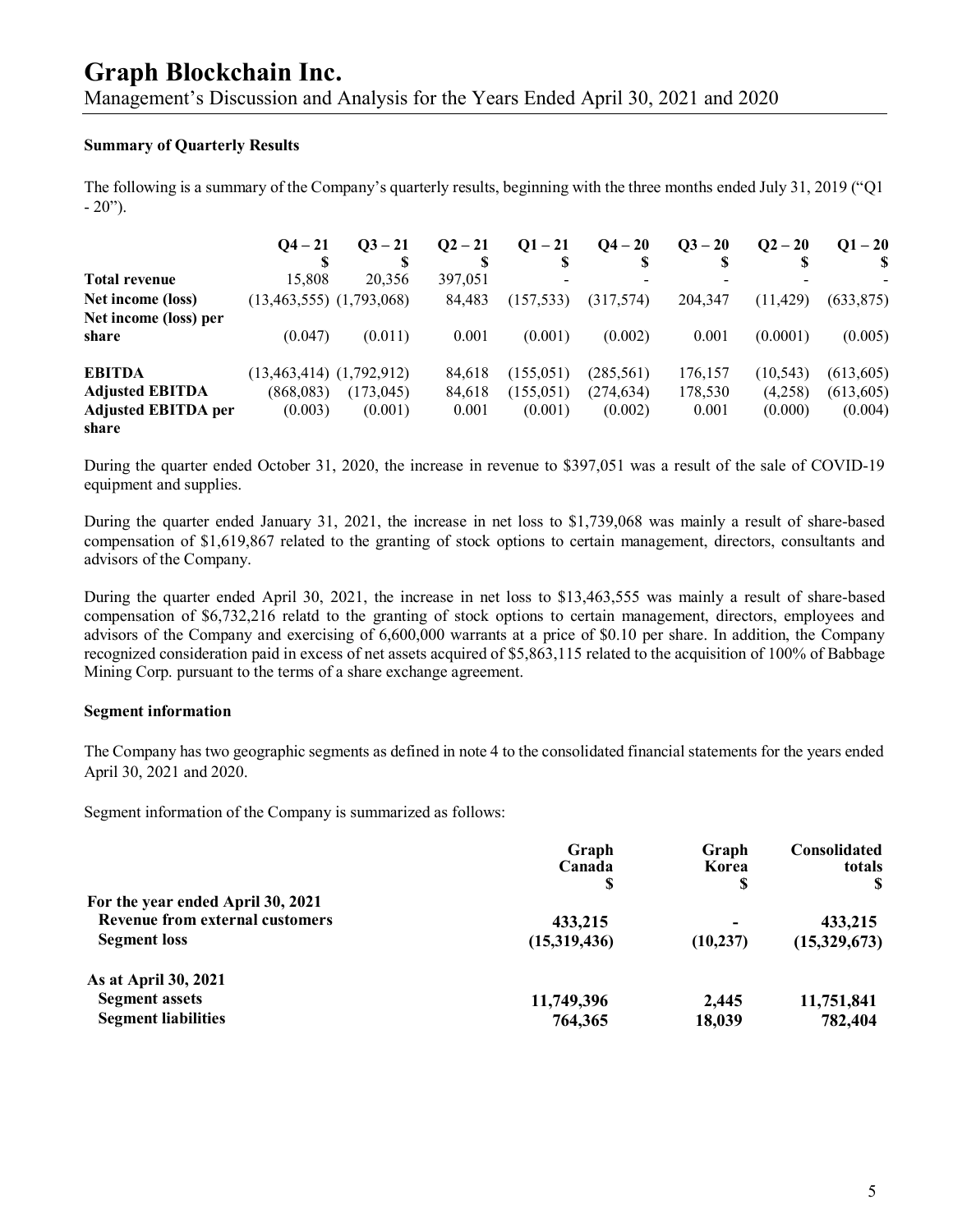# **Graph Blockchain Inc.**

Management's Discussion and Analysis for the Years Ended April 30, 2021 and 2020

|                                   | Graph<br>Canada | Graph<br>Korea<br>S | Consolidated<br>totals |
|-----------------------------------|-----------------|---------------------|------------------------|
| For the year ended April 30, 2020 |                 |                     |                        |
| Revenue from external customers   | ۰               |                     |                        |
| Segment loss                      | (547,719)       | (210, 812)          | (758, 531)             |
| As at April 30, 2020              |                 |                     |                        |
| Segment assets                    | 127,338         | 10,496              | 137,834                |
| Segment liabilities               | 447,562         | 210,189             | 657,751                |

The Company's revenue generating activities relate to the sale of COVID-19 related equipment and supplies. During the year ended April 30, 2021, the Company relied on one major customer, ScreenPro Security Inc., a company with certain directors in common with the Company, for  $87\%$  (2020 – 0%) of its revenues and the total amount due from this customer was \$405,570 as at April 30, 2021.

## **Liquidity, Capital Resources, and Cash Flow**

The Company has financed its operations to date through the issuance of common shares and warrants. The Company continues to seek capital through various means including the issuance of equity. The consolidated financial statements have been prepared on a going concern basis which assumes that the Company will be able to realize its assets and discharge its liabilities in the normal course of business for the foreseeable future.

For the year ended April 30, 2021**,** net cash used in operating activities was \$1,152,298 (2020 – \$325,963), net cash used in investing activities was  $$2,600,000 (2020 - ($108,398))$  related to the purchase of digital assets, and net cash provided from financing activities was \$12,446,792 (2020 - \$284,980) mainly related to the completion of several private placements, exercise of options and exercise of warrants.

The consolidated financial statements were prepared on a going concern basis under the historical cost basis of accounting. As at April 30, 2021, the Company has an accumulated deficit of \$25,830,517 (2020 - \$10,500,844). For the year ended April 30, 2021, the Company recognized a net loss of \$15,329,673 (2020 - \$758,531) and had net cash outflows from operating activities of \$1,152,298 (2020 - \$325,963).

#### **Related Party Transactions**

#### **a) Trade and other receivables**

As at April 30, 2021, an amount of \$405,570 (2020 - \$Nil) included trade and other receivables related to the sale of COVID-19 related equipment and supplies is due from ScreenPro Security Inc., a company with certain directors in common with the Company.

## **b) Accounts payable and accrued liabilities**

As at April 30, 2021, an amount of \$4,300 (2020 - \$21,377) included accounts payable and accrued liabilities related to services provided to the Company is due to certain officers and a shareholder company of the Company.

## **c) Loans payables**

As at April 30, 2021, the Company has loan advancements from a shareholder company, DataMetrex AI Limited, for a total amount of \$Nil (2020 - \$65,700). During the year ended April 30, 2020, the Company was repaid the prior year's amount and an additional amount was advanced to the Company resulting in a loan payable balance. This loan is unsecured, noninterest bearing and repayable on demand.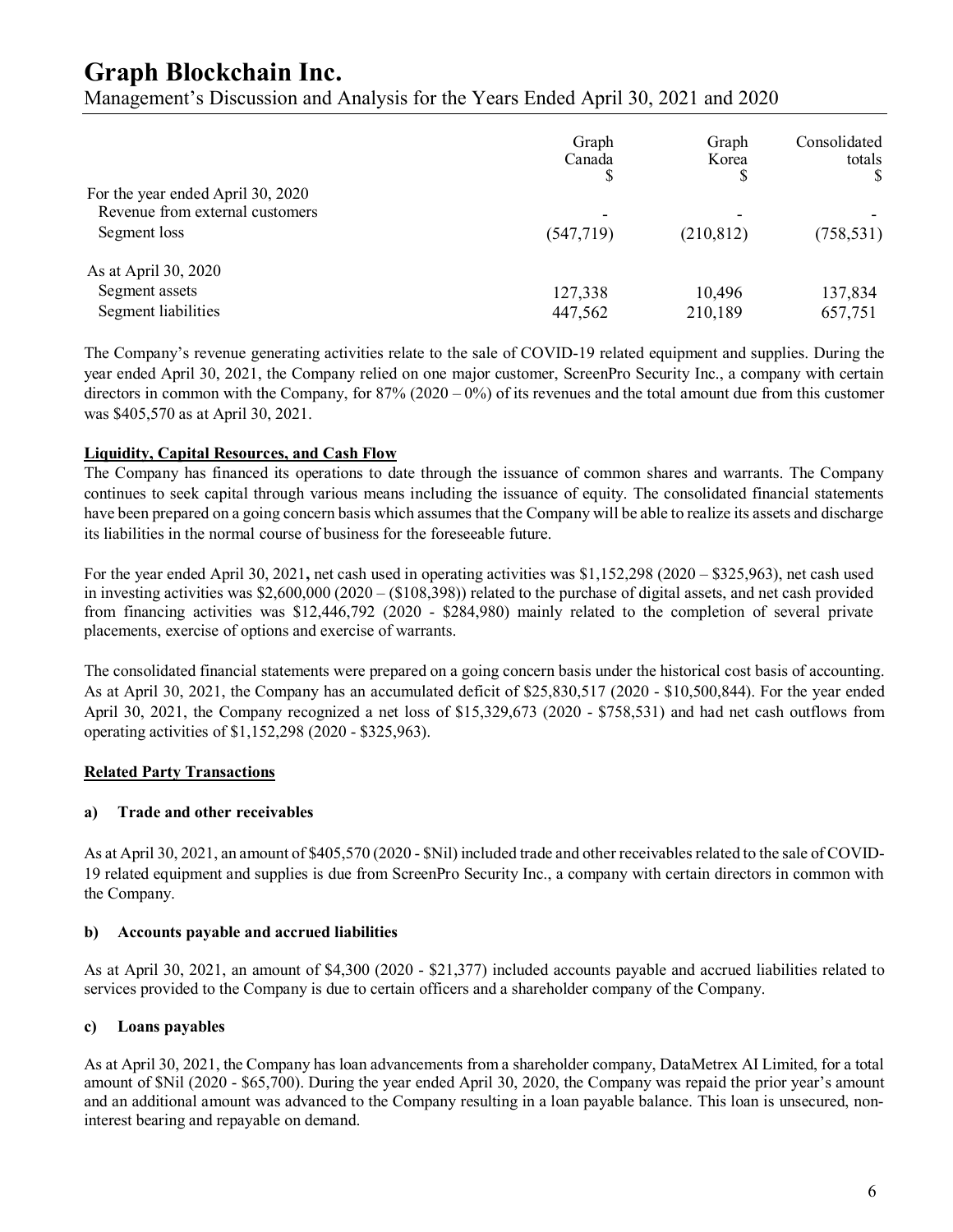As at April 30, 2021, the Company has loan advancements due on demand to the Korea segment of a shareholder company, DataMetrex AI Limited, for a total amount of \$Nil (2020 - \$191,380) bearing interest at 5.0% per annum and unsecured. Loan advances were made in the amount of \$76,180 during the year ended April 30, 2020.

### **d) Sales**

During the year ended April 30, 2021, the Company recognized sales of \$377,924 (2020 - \$Nil) from ScreenPro Security Inc., a company with certain directors in common with the Company.

#### **e) Inventory purchases**

During the year ended April 30, 2021, the Company purchased inventory of \$375,645 (100% of total purchases) (2020 - \$Nil) from DataMetrex AI Limited, a company with certain directors in common with the Company.

#### **d) Compensation of key management personnel**

Key management includes members of the Board and executive officers of the Company. Compensation awarded to key management is listed below:

|                                                                     | <b>Year ended</b><br><b>April 30, 2021</b> | <b>Year ended</b><br><b>April 30, 2020</b> |
|---------------------------------------------------------------------|--------------------------------------------|--------------------------------------------|
| Accounting fees included in other operating expenses                | 42,000                                     |                                            |
| Advertising and promotion fees included in other operating expenses |                                            | 23,819                                     |
| Consulting fees included in other operating expenses                | 202,000                                    | 85,000                                     |
| Management fees                                                     | 51,224                                     |                                            |
| Share-based compensation                                            | 6,633,434                                  |                                            |
|                                                                     | 6,928,658                                  | 108,819                                    |

#### **Subsequent Events**

In June 2021, the Company closed its acquisition of 100% of Beyond the Moon Inc.'s ("Moon") issued and outstanding securities pursuant to the terms of the share exchange agreement entered between the Company, Moon and the shareholders of Moon. The Company issued 46,153,846 units of the Company comprised of one common share of the Company and one half share purchase warrant to Moon shareholders at a deemed price of \$0.13 per unit for an aggregate purchase price of \$6,000,000. Each whole warrant is exercisable into one common share at a price of \$0.18 per common share for a period of 24 months.

In July 2021, the Company closed its acquisition of 100% of New World Inc.'s ("New World") issued and outstanding securities pursuant to the terms of the share exchange agreement entered between the Company, New World and the shareholders of New World. The Company issued 46,153,846 units of the Company comprised of one common share of the Company and one share purchase warrant to New World shareholders at a deemed price of \$0.13 per unit for an aggregate purchase price of \$6,000,000. Each whole warrant is exercisable into one common share at a price of \$0.18 per common share for a period of 24 months. In addition, the shareholders of New World can earn additional bonus milestone based payments of up to \$13,000,000, also payable in units based on achieving minimum net profit percentage of 25% and achieving minimum net revenue of \$6,000,000 as at the end of 2022 with a minimum net profit percentage of 50%. The shareholders of New World can also earn an additional 15,000,000 common shares of the Company, based on New World entering into contractual relationships with a minimum of 100 artists by December 31, 2021.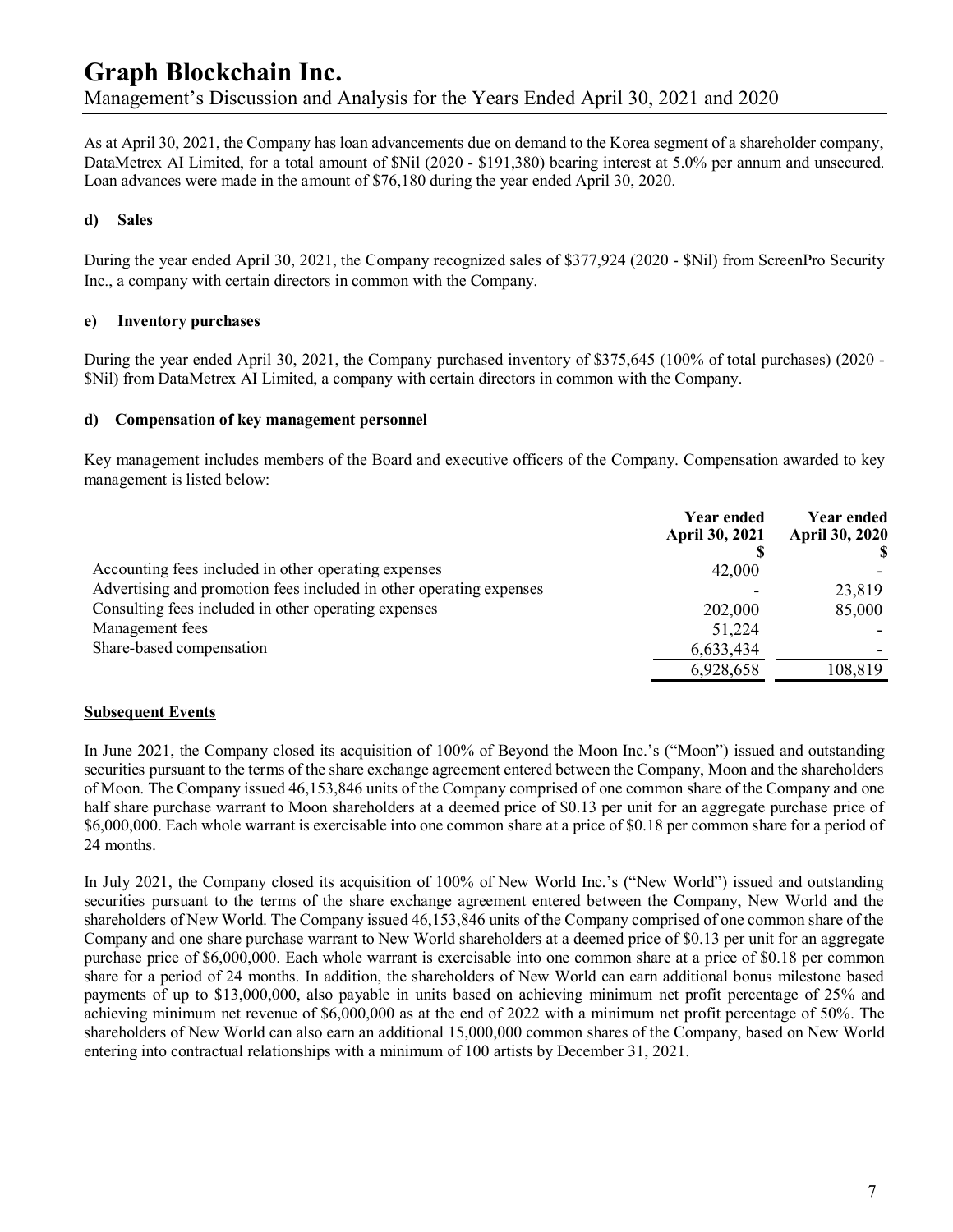In August 2021, the Company closed its acquisition of 100% of Optimum Coin Analyser Inc.'s ("Optimum") issued and outstanding securities pursuant to the terms of the share exchange agreement entered between the Company, Optimum and the shareholders of Optimum. The Company issued 71,428,571 units of the Company comprised of one common share of the Company and one share purchase warrant to Optimum shareholders at a deemed price of \$0.07 per unit for an aggregate purchase price of \$5,000,000. Each whole warrant is exercisable into one common share at a price of \$0.09 per common share for a period of 24 months.

## **Contingency**

On March 2, 2021, a Notice of Civil Claim ("Claim") was filed against the Company in the Supreme Court of British Columbia related to specific performance of an agreement between the Company and a strategic advisor. Pursuant to the Claim, the strategic advisor is requesting the Company to pay \$23,400, issue 3,600,000 common shares of the Company and issue stock options equal to 2.5% of the total fully diluted common shares outstanding of the Company. The Company has filed its Response to Civil Claim in the Action and Reply in the Action on April 23, 2021 and May 5, 2021, respectively, and no further action has been taken at this time. The Company believes the Claim is without merit and plans to vigorously defend its position.

#### **Off Balance Sheet Arrangements**

In March 2020, the Company entered into a service agreement with a financial advisor. According to the agreement, the Company has an obligation to grant the advisor share options to purchase Common shares in the Company which will equal 2.5% of the total fully diluted shares. The Options will be granted once the Option Plan is in place and approved at the Company's upcoming AGM and is subject to approval from the regulatory (such as Canadian Securities Exchange) bodies. The Company entered into a twelve-month agreement included in the service agreement with financial advisor. The payment shall be comprised of \$15,000 monthly payments made in stock that will be paid at a deemed price of \$0.05 per share. As at April 30, 2021, no shares have been issued to the financial advisor. See "Contingency" section above.

#### **Outstanding Share Information**

The Company is authorized to issue an unlimited number of common shares with no par value. As at the date this MD&A is prepared, the Company had 450,213,133 common shares issued and outstanding, 238,865,618 warrants issued and 35,700,000 stock options issued.

## **Risk Factors**

The Company is exposed to a number of risks and uncertainties that are common to other companies engaged in the same or similar businesses. Material risks that could significantly affect the financial condition, operating results or business of the Company are listed below:

## **Limited Operating History of Graph**

Graph has a limited operating history. Graph and its business prospects must be viewed against the background of the risks, expenses and problems frequently encountered by companies in the early stages of their development, particularly companies in new and rapidly evolving markets such as the blockchain and business intelligence markets. There is no certainty that the Graph will operate profitably.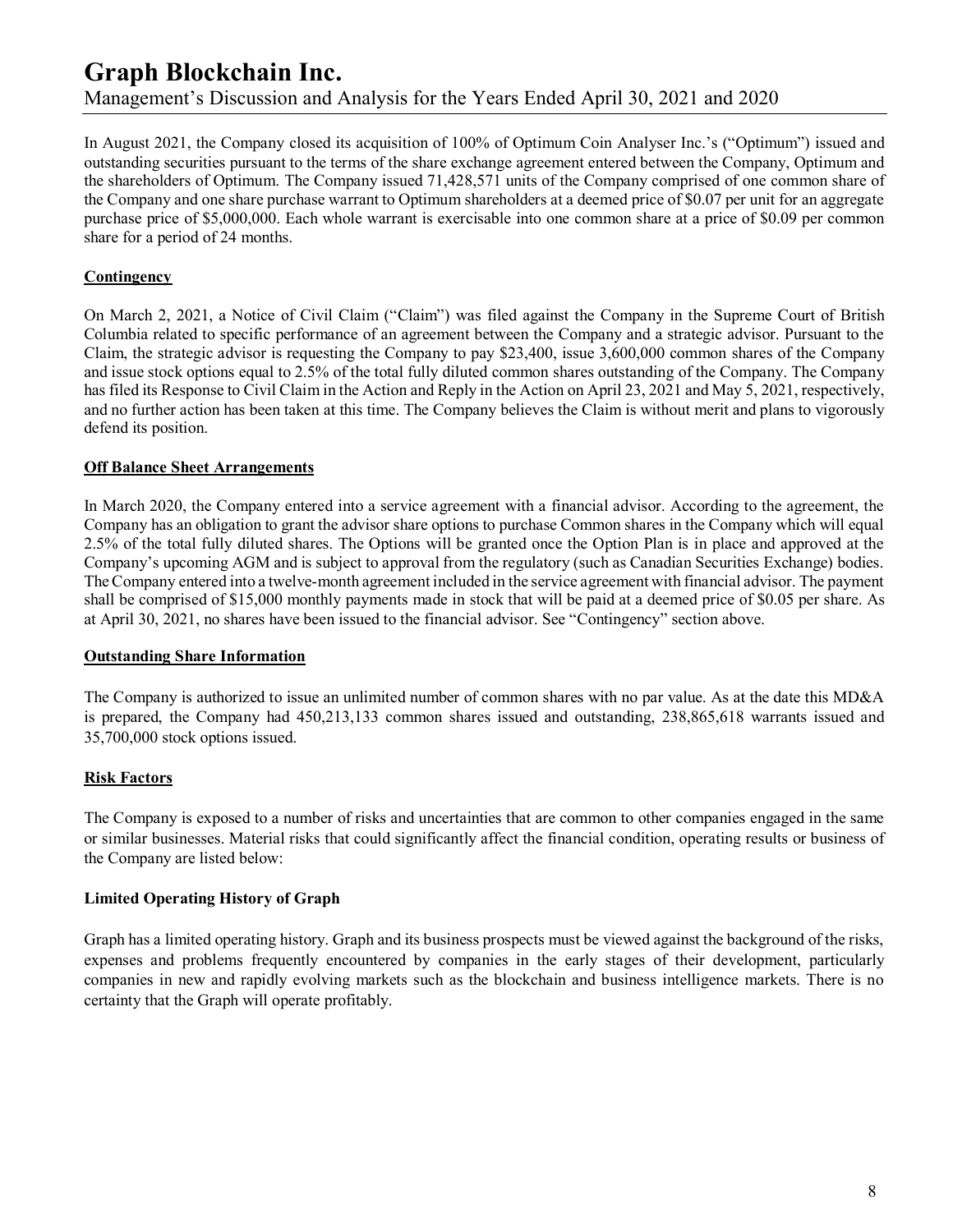### **No Profits to Date**

Graph has not made profits since its incorporation and it may not be profitable for the foreseeable future. Its future profitability will, in particular, depend upon its success in developing its database solution and to the extent to which it is able to generate significant revenues. Because of the limited operating history and the uncertainties regarding the performance of the cryptocurrency investments made by the Company, management does not believe that the operating results to date should be regarded as indicators for the Company's future performance.

#### **Negative Operating Cash Flow**

Graph has negative cash flow from operating activities. It is anticipated that the Company will continue to have negative cash flow in the short term. Continued losses may have the following consequences:

- (a) increasing the Company's vulnerability to general adverse economic and industry conditions;
- (b) limiting the Company's ability to obtain additional financing to fund future working capital, capital expenditures, operating costs and other general corporate requirements; and
- (c) limiting the Company's flexibility in planning for, or reacting to, changes in its business and industry.

#### **Cryptocurrency Industry Risks**

The further development and acceptance of the cryptocurrency industry is subject to a variety of factors that are difficult to evaluate. The slowing or stopping of the development or acceptance of cryptocurrency may adversely affect an investment in the Company. Cryptocurrency may be used, among other things, to buy and sell goods and services which is a new and rapidly evolving industry subject to a high degree of uncertainty. The factors that affect the further development of the cryptocurrency industry include: (i) continued worldwide growth in the adoption and use of cryptocurrency; (ii) government and quasi-government regulation of cryptocurrency and their use, or restrictions on or regulation of access to and operation of cryptocurrency systems; (iii) changes in customer demographics and public tastes and preferences; (iv) the availability and popularity of other forms or methods of buying and selling goods and services, including new means of using fiat currencies; (v) the wide-spread adoption of cryptocurrency to hedge against economic instability and inflation; and (vi) general economic conditions and the regulatory environment relating to cryptocurrency. A decline in the popularity or acceptance of cryptocurrency would harm the business and affairs of the Company.

#### **Volatilities in Cryptocurrency Prices**

The markets for cryptocurrencies have experienced much larger fluctuations than other security markets. There can be no assurances that cryptocurrency prices will not be subject to erratic swings in the future, which could be related not only to improper payment activities involving cryptocurrency but also regulations by law makers in various countries. Furthermore, cryptocurrencies have not been widely adopted as a means of payments for goods and services by the majority of retail and commercial outlets. On the other hand, a significant portion of the demands for cryptocurrency is generated by investors and speculators focusing on generating profits by buying and holding cryptocurrency which might create limitations on the availability of cryptocurrencies to pay for goods and services resulting in increased volatility of cryptocurrency which could adversely impact an investment in the Company. Several factors may affect the price and the volatility of cryptocurrency, including, but not limited to: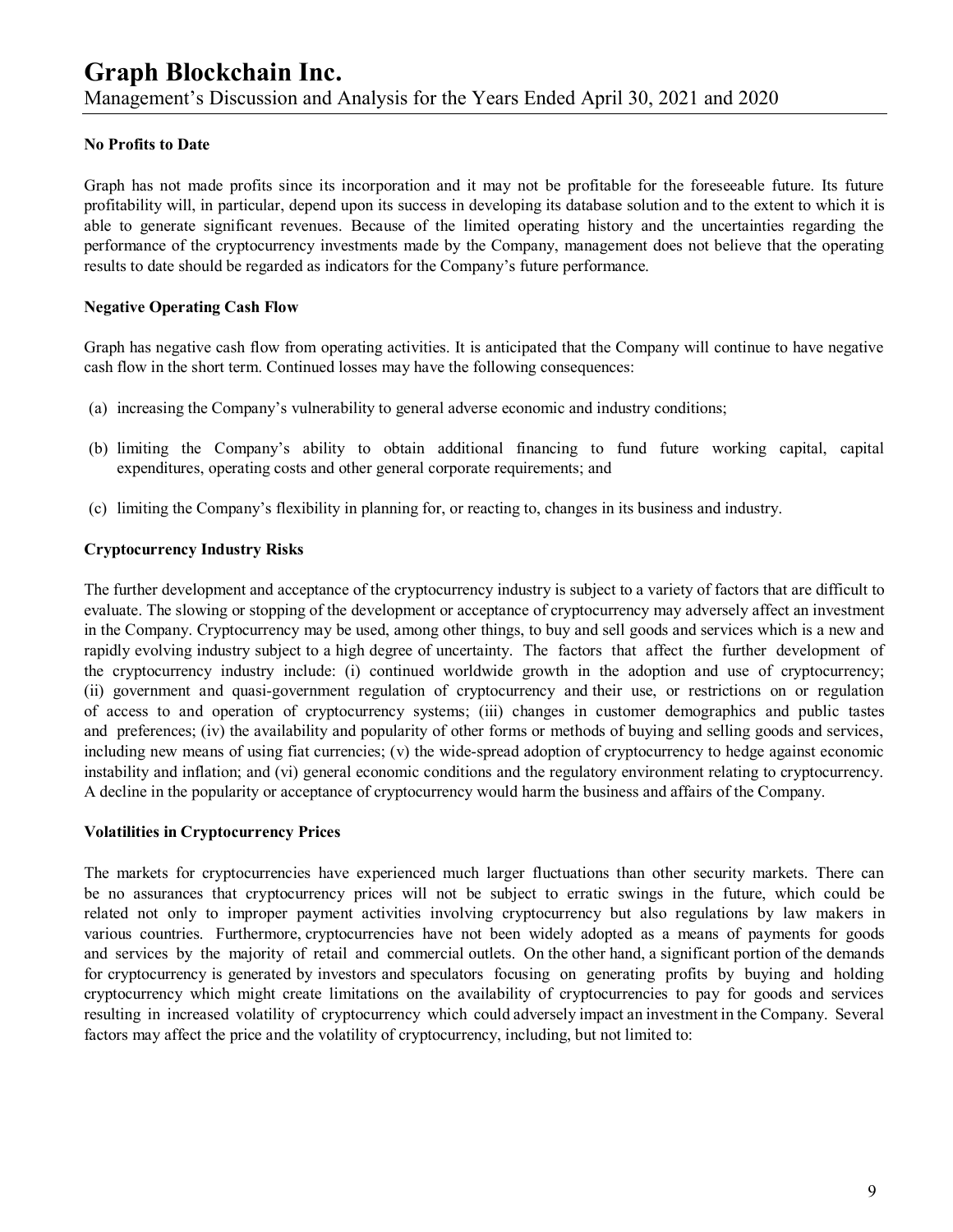- (a) Global cryptocurrency demand depending on the acceptance of cryptocurrency by retail merchants and commercial businesses, the perception that the use and holding of cryptocurrency is safe and secure as well as the lack of regulatory restrictions;
- (b) Interest rates;
- (c) Currency exchange rates, including exchange rates between cryptocurrency and fiat currency;
- (d) Fiat currency withdrawal and deposit policies on cryptocurrency exchanges and liquidity on such cryptocurrency exchanges;
- (e) Interruption of services or failures of major cryptocurrency exchanges;
- (f) Large investment and trading activities in cryptocurrency;
- (g) Monetary policies of governments, trade restrictions, currency de- and revaluations;
- (h) Regulatory measures restricting the use of cryptocurrency as a form of payment or the purchase of cryptocurrency;
- (i) Global or regional political, economic or financial events and situations, including increased threat of terrorist activities; and/or
- (j) Self-fulfilling expectations of changes in the cryptocurrency market.

#### **Stability of Bitcoin Exchanges**

The price of cryptocurrency is established by public exchanges that have, by nature of their business, a limited operating history. Even the largest cryptocurrency exchanges have been subject to operational interruptions or even collapse. The interruption and the collapse of cryptocurrency exchanges may limit the liquidity of cryptocurrencies resulting in volatile prices and a reduction in confidence in the cryptocurrency network and the cryptocurrency exchange market. The deposit or withdrawal of fiat currency into or from the cryptocurrency exchanges may also affect the price of cryptocurrency. Operational limits regarding the settlement with fiat currencies may also reduce the demand to use cryptocurrency exchanges which would adversely affect an investment made by the Company. Cryptocurrency exchanges are relatively new and largely unregulated, and may, therefore, be more exposed to fraud and failure than other, more established currency and commodity exchanges. While smaller cryptocurrency exchanges are lacking infrastructure and capitalization the larger cryptocurrency exchanges are more likely to become targets of hackers and malware. Also, arbitraging activities between cryptocurrency exchanges may destabilize some of the smaller cryptocurrency exchanges. A lack of stability in the cryptocurrency exchange market may reduce the confidence in the cryptocurrency network affecting adversely an investment in the Company.

#### **Changes in the Bitcoin Network Protocol**

The cryptocurrency network is based on a protocol governing the peer-to-peer interactions between computers that are connected to each other within the cryptocurrency network. The governing code regulating such math-based protocol is informally managed by a development team. This development team, though, might propose and implement amendments to the cryptocurrency network's source code through software upgrades altering the original protocol, including fundamental ideas such as the irreversibility of transactions and limitations on the validation of blockchain software distributed ledgers. Such changes of the original protocol and software may adversely affect an investment made by the Company.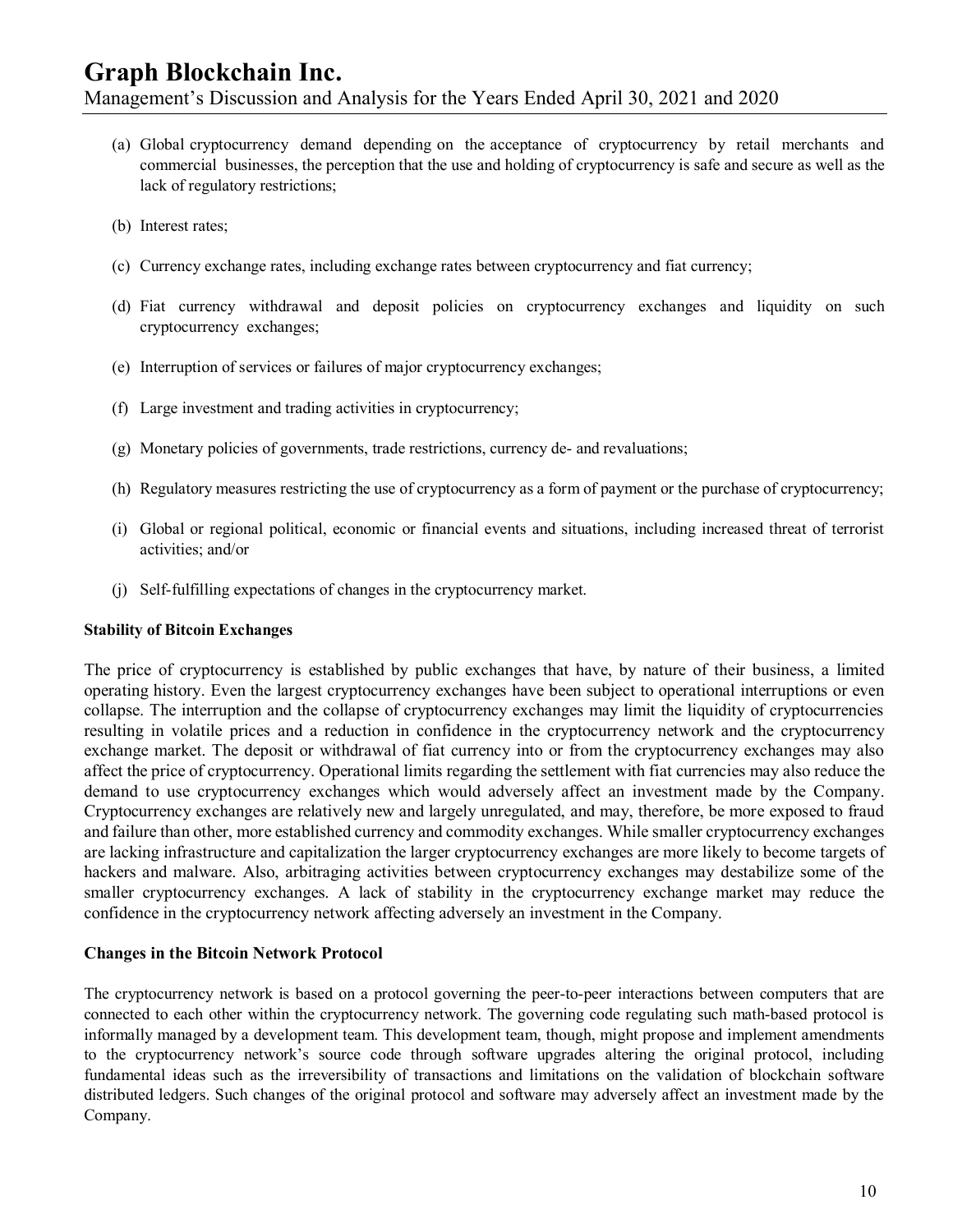#### **Acceptance of Virtual Currencies**

Although the Company believes that the usage of cryptocurrencies will be focused on the technology to transmit and clear fiat currencies their usage as virtual currency will be an important factor as well. Hence, in the event that companies or individuals will be increasingly reluctant to accept virtual currencies, such limited usage of cryptocurrencies could adversely affect an investment made by the Company.

#### **Misuse of Cryptocurrencies**

Ever since the existence of cryptocurrencies, and especially bitcoins, there has been attempts to use them for speculation purposes and manipulations by hackers to use cryptocurrencies for malicious purposes. Although law makers increasingly regulate the use and applications of cryptocurrencies and software is being developed to curtail hacker activities as well as misuses by speculators no assurances can be given that those measures will be sufficiently deter those illegal activities in the future. In particular, misuses could occur if a malicious actor or botnet (i.e. a series of computer controlled by a networked software coordinating the actions of the computers) obtains a majority of the processing power controlling the cryptocurrency validating activities and altering the blockchain which cryptocurrency transactions rely upon. Moreover, if the award for solving transaction blocks declines and transaction fees are not sufficiently high, the incentive to continue validating blockchain transactions would decrease and could lead to a stoppage of validation activities. The collective processing power of the blockchain network would be reduced, which would adversely affect the confirmation process for transactions by decreasing the speed of the adaption and adjustment in the difficulty for transaction block solutions. Such slower adjustments would make the blockchain network more vulnerable to malicious actors or botnets obtaining control of the blockchain network processing power.

#### **Global Financial Developments**

Stress in the global financial system may adversely affect the Company's finances and operations in ways that may be hard to predict or to defend against. Financial developments seemingly unrelated to the Company or to its industry may adversely affect the Company over the course of time. For example, material increases in any applicable interest rate benchmarks may increase the debt payment costs for any credit facilities. Credit contraction in financial markets may hurt its ability to access credit in the event that the Company identifies an acquisition opportunity or require significant access to credit for other reasons. A reduction in credit, combined with reduced economic activity, may adversely affect business. Any of these events may have a material adverse effect on the Company business, operating results, and financial condition.

#### **Regulatory Risks**

Changes in or more aggressive enforcement of laws and regulations, including with respect to blockchain, could adversely impact the Company's business. Failure or delays in obtaining necessary approvals could have a materially adverse effect on the Company's financial condition and results of operations. Furthermore, changes in government, regulations and policies and practices could have an adverse impact on the Company's future cash flows, earnings, results of operations and financial condition. Regulatory agencies could shut down or restrict the use of platforms using blockchain based technologies. This could lead to a loss of any investment made in the Company and may trigger regulatory action by the Ontario Securities Commission or other securities regulators.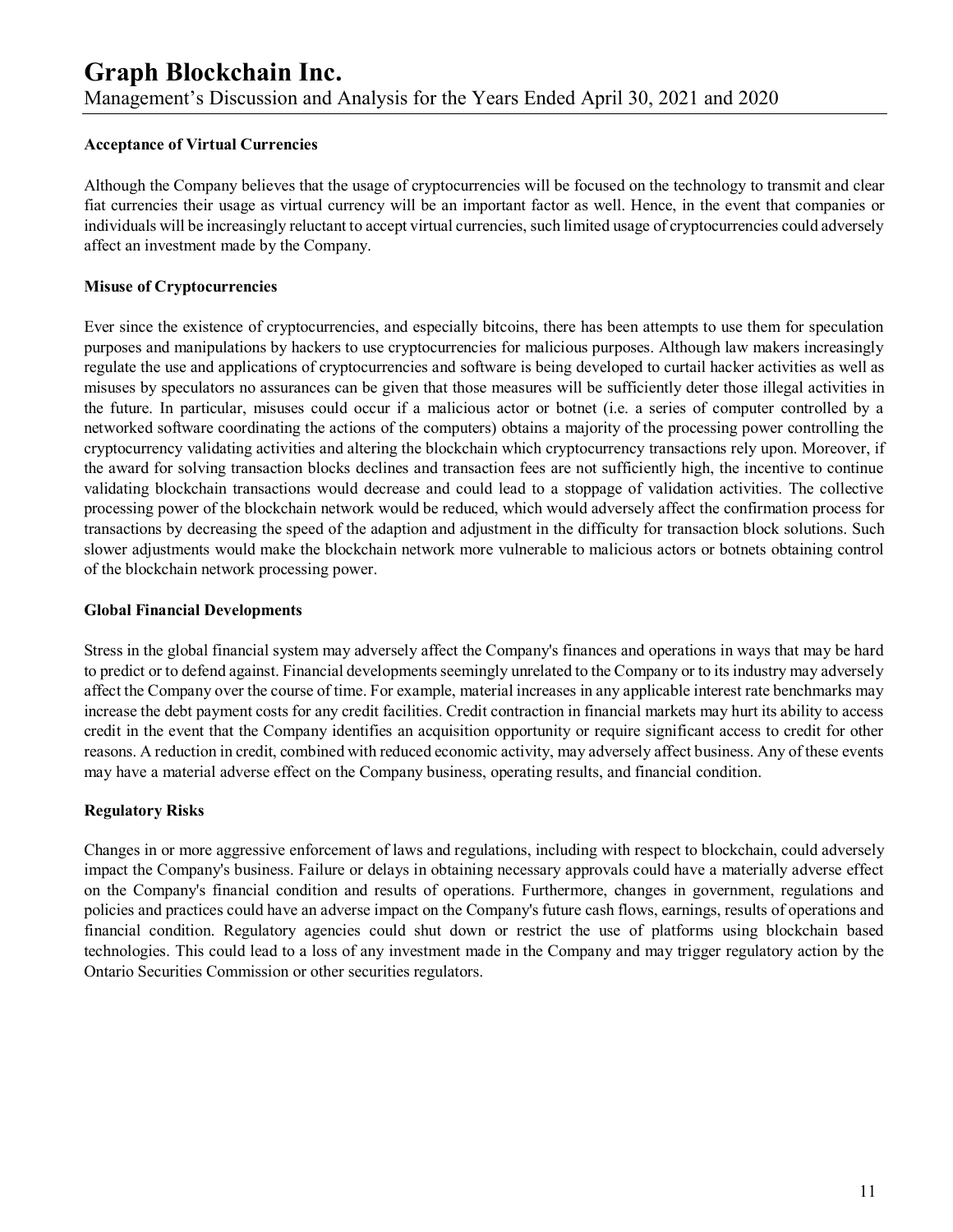#### **Disruption of its Information Technology Systems**

The Company relies on information technology in virtually all aspects of its business. A significant disruption or failure of its information technology systems could result in service interruptions, security violations, regulatory compliance failures, and inability to protect information and assets against intruders, and other operational difficulties. Attacks perpetrated against its information systems could result in loss of assets and critical information and exposes it to remediation costs and reputational damage. A significant disruption or cyber intrusion could lead to misappropriation of assets or data corruption and could adversely affect its results of operations, financial condition and liquidity. Additionally, if the Company is unable to acquire or implement new technology, it may suffer a competitive disadvantage, which could also have an adverse effect on its results of operations, financial condition and liquidity. Cyber-attacks could further adversely affect the Company's ability to operate information technology and business systems, or compromise confidential customer and employee information.

#### **Risk of Theft and Hacking**

Hackers or other groups or organizations may attempt to interfere with the graph solution or the availability of it in any number of ways, including without limitation denial of service attacks, Sybil attacks, spoofing, smurfing, malware attacks, or consensus-based attacks.

#### **Failure to Grow at the Rate Anticipated**

Graph is a start-up company with a limited history of sales and no record of profitability. If the Company is unable to achieve adequate revenue growth, its ability to become profitable may be adversely affected and the Company may not have adequate resources to execute its business strategy.

#### **Management of Growth**

The Company may be subject to growth-related risks including pressure on its internal systems and controls. The Company's ability to manage its growth effectively will require it to continue to implement and improve its operational and financial systems. The inability of the Company to deal with this growth could have a material adverse impact on its business, operations and prospects. While management believes that it will have made the necessary investments in infrastructure to process anticipated volume increases in the short term, the Company may experience growth in the number of its employees and the scope of its operating and financial systems, resulting in increased responsibilities for the Company's personnel, the hiring of additional personnel and, in general, higher levels of operating expenses. In order to manage its current operations and any future growth effectively, the Company will also need to continue to implement and improve its operational, financial and management information systems and to hire, train, motivate and manage its employees. There can be no assurance that the Company will be able to manage such growth effectively, that its management, personnel or systems will be adequate to support the Company's operations or that the Company will be able to achieve the increased levels of revenue commensurate with the increased levels of operating expenses associated with this growth.

#### **Litigation**

The Company may become involved in litigation that may materially adversely affect it. From time to time in the ordinary course of the Company's business, it may become involved in various legal proceedings. Such matters can be timeconsuming, divert management's attention and resources and cause the Company to incur significant expenses. Furthermore, because litigation is inherently unpredictable, the results of any such actions may have a material adverse effect on the Company's business, operating results or financial condition.

More specifically, the Company may face claims relating to information that is retrieved from or transmitted over the Internet or through the solution and claims related to the Company's products. In particular, the nature of the Company's business exposes it to claims related to intellectual property rights, rights of privacy, and personal injury torts.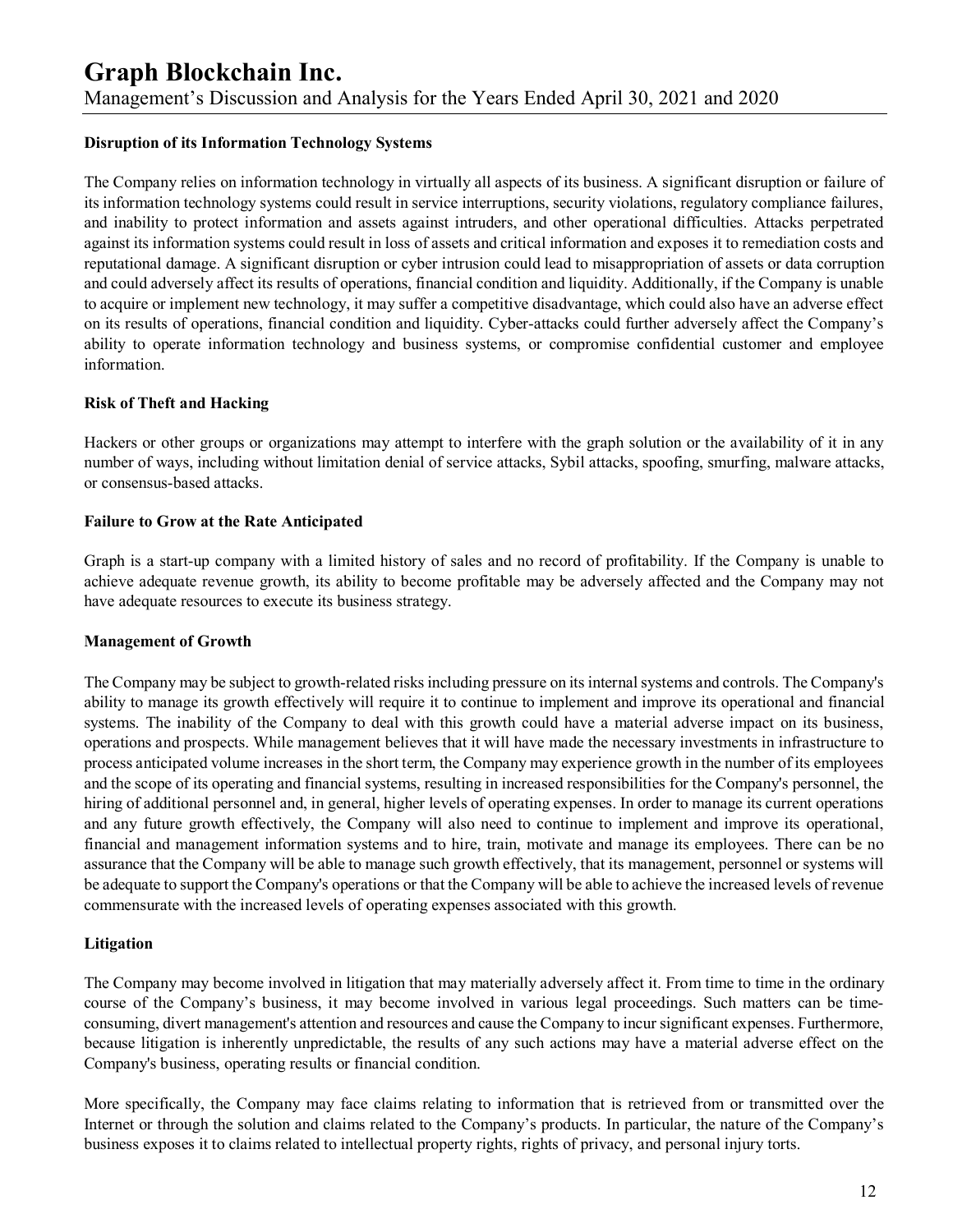## **Conflicts of interest**

The directors of the Company are required by law to act honestly and in good faith with a view to the best interests of the Company and to disclose any interests, which they may have in any project or opportunity of the Company. If a conflict of interest arises at a meeting of the board of directors, any director in a conflict will disclose his interest and abstain from voting on such matter. Conflicts, if any, will be subject to the procedures and remedies as provided under the British Columbia Business Corporations Act ("BCBCA"). To the best of the Company's knowledge, and other than disclosed herein, there are no known existing or potential conflicts of interest between the Company and its directors and officers except that certain of the directors and officers may serve as directors and/or officers of other companies, and therefore it is possible that a conflict may arise between their duties to the Company and their duties as a director or officer of such other companies.

## **Currency Risk**

While the Company is headquartered in Canada and typically raises funds in Canadian dollars, certain of its operations may be conducted in Asia, the United States and Europe. As such, the Company's results of operations are subject to foreign currency fluctuation risks and such fluctuations may adversely affect the financial position and operating results of the Company.

## **No Dividend History**

No dividends have been paid by the Company to date. The Company anticipates that for the foreseeable future it will retain future earnings and other cash resources for the operation and development of its business. Payment of any future dividends will be at the discretion of the Board after taking into account many factors, including the Company's financial condition and current and anticipated cash needs.

## **Market for Securities and Volatility of Share Price**

There can be no assurance that an active trading market in the Company's securities will be established or sustained. The market price for the Company's securities could be subject to wide fluctuations. Factors such as announcements of quarterly variations in operating results and acquisition or disposition of properties, as well as market conditions in the industry, may have a significant adverse impact on the market price of the securities of the Company. The stock market has from time to time experienced extreme price and volume fluctuations, which have often been unrelated to the operating performance of particular companies.

## **Shareholders' Interest may be Diluted in the Future**

The Company will require additional funds for its planned activities. If the Company raises additional funding by issuing equity securities, which is highly likely, such financing could substantially dilute the interests of the Company's shareholders. Sales of substantial amounts of shares, or the availability of securities for sale, could adversely affect the prevailing market prices for the Company's shares. A decline in the market prices of the Company's shares could impair the ability of the Company to raise additional capital through the sale of new common shares should the Company desire to do so.